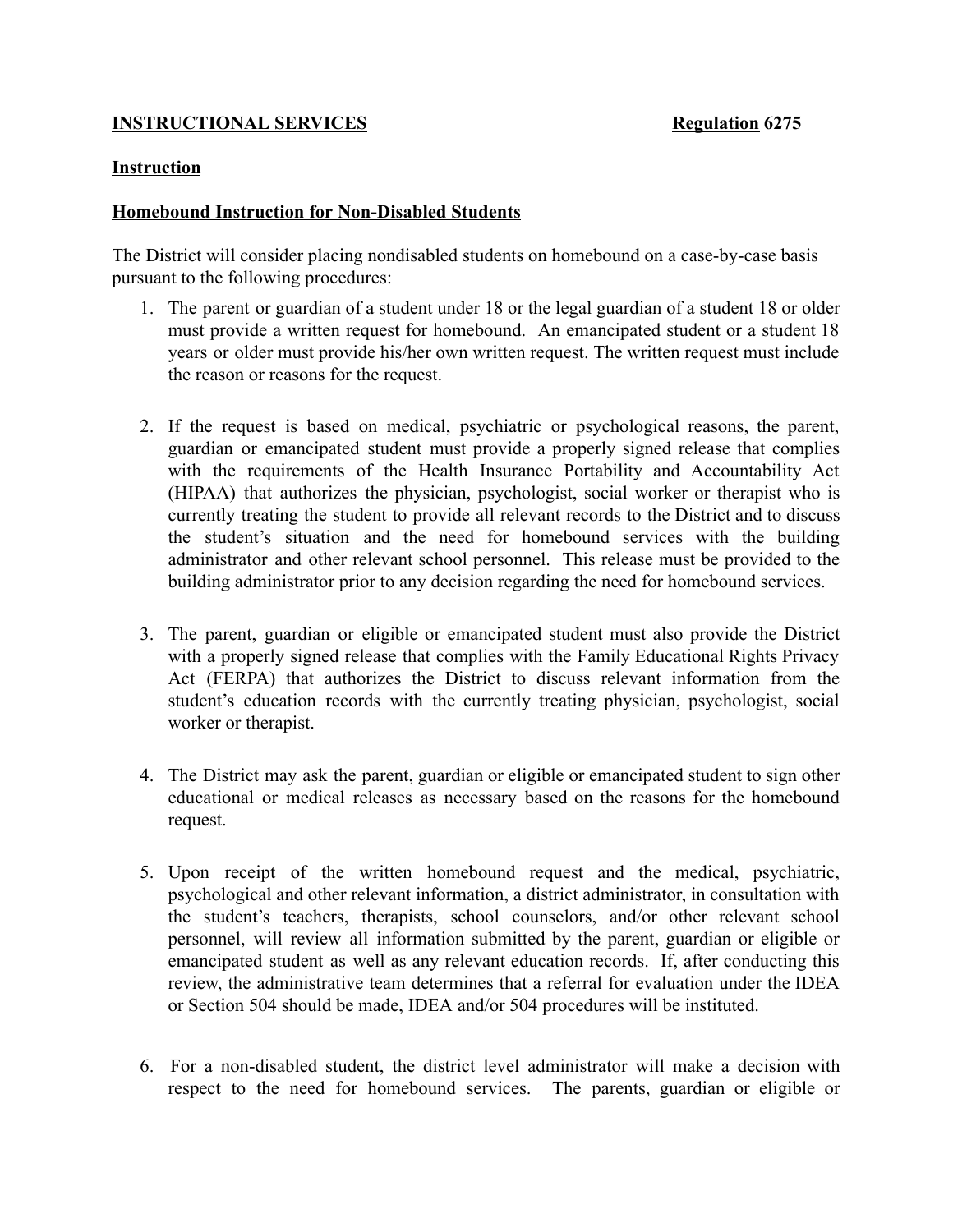emancipated student are not required participants in this process, but the administrator has the discretion, on a case-by-case basis, to decide if their participation would be helpful.

- 7. If the district level administrator determines homebound services are not needed, he/she will notify the requesting party within 5 school days of the decision. The administrative team's decision is final and may not be appealed.
- 8. If the administrator determines that the student needs homebound services, the administrator will develop a written plan for such services.
- 9. The homebound plan should include: (1) the reason for homebound; (2) the anticipated length of homebound; (3) whether a homebound teacher is necessary or whether the provision of assignments is sufficient; and (4) the location of homebound services if a homebound teacher is deemed necessary. If a homebound teacher is necessary, the plan should also state the number of minutes or hours per week that homebound instruction will be provided.
- 10. If the administrative team concludes that a homebound instructor is necessary in the home, a parent or other adult (over age 21) must be present during the homebound instruction. The homebound instructor will not be required to administer medications or perform any other health related or medical procedures.
- 11. Requests for homebound for students covered by the IDEA and/or Section 504 are not covered by this procedure. Such requests for these students must be presented to the student's IEP or 504 team.
- 12. Homebound services under this procedure will be available only during the regular school calendar and not during summer or holiday breaks.
- 13. The District will not provide homebound services, through this procedure, to nonpublic students. Nonpublic students are those students who are voluntarily enrolled by their parents/guardian in private and/or parochial schools or are home schooled during the regular school year.
- 14. If a student who is designated to receive homebound pursuant to this procedure fails to attend, participate or otherwise cooperate with the services described in the homebound plan, the district administrator may, upon review of the situation, cease homebound services. If there is a decision to cease homebound services, the district administrator or his/her designee will inform the parents/guardian or eligible student, in writing, of that decision. Missouri's compulsory attendance laws will then apply.